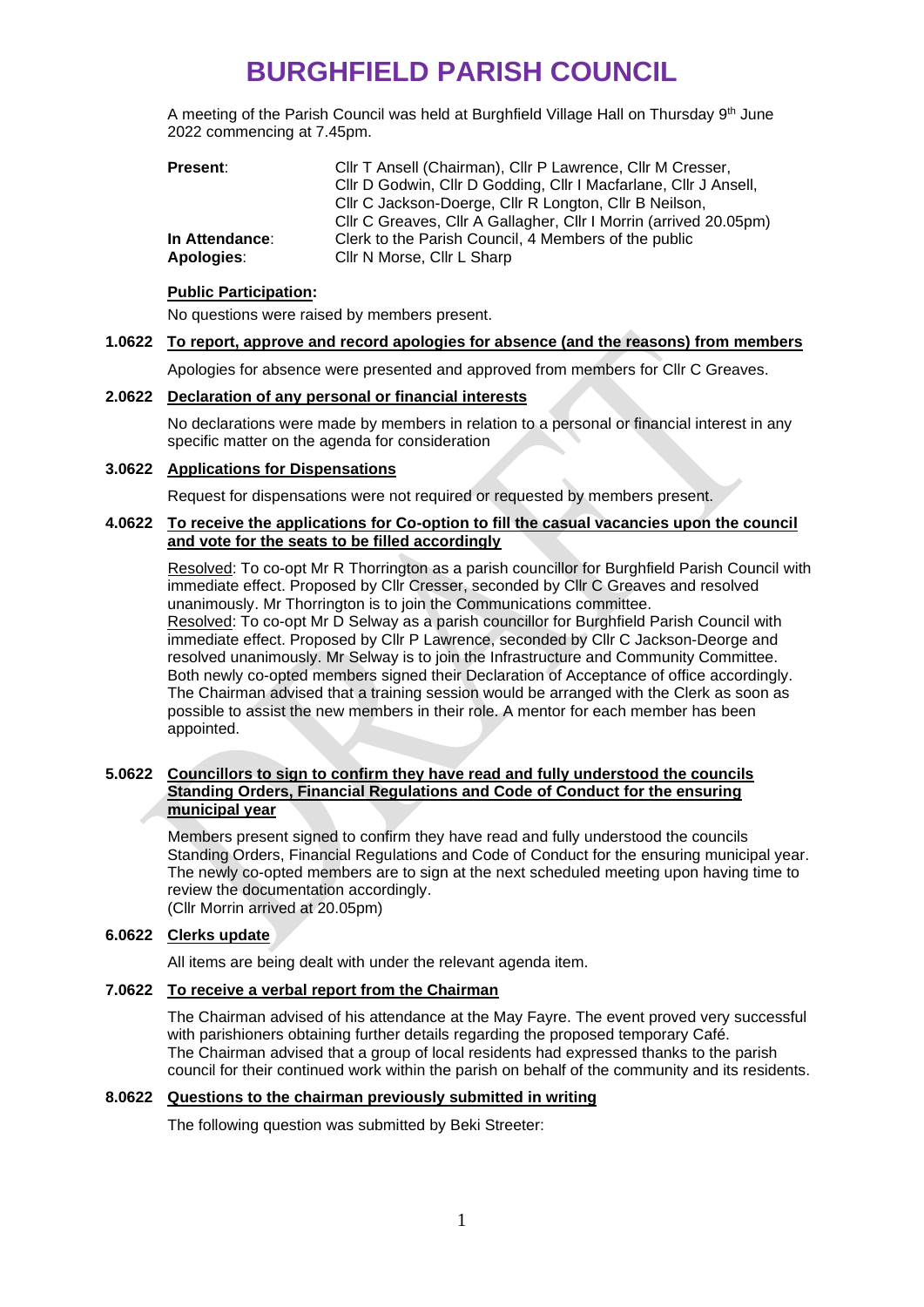# **BURGHFIELD PARISH COUNCIL**

*"Hi, with all of the current goings on I think when we return to normal young people of Burghfield have somewhere safe to go and relax with friends away from their home setting. Would the Parish Council be willing to discuss setting up a Youth Group in the Village Hall perhaps 1 evening every fortnight? I would be very interested to hear thoughts and be involved and am willing to offer time to get this going and get volunteers".* 

Details were shared with the parishioner of previous youth events and clubs within the parish and the level of support for them at the time. Members expressed their support for the idea with a request for a business plan to be compiled and presented back to the parish council. Contact with Berkshire Youth is to be made to progress the idea.

#### **9.0622 To receive a report from a District Councillor**

District Cllr G Bridgman provided a written report updating members of West Berkshire Council matters.

#### **10.0622 Minutes of the last Parish Council meeting**

Resolved that the minutes of the meeting of the Parish Council held on 5 May 2022 be approved as a true and correct record.

## **11.0622 To receive the minutes of the meetings of the Infrastructure Committee and approve the recommendations therein**

Resolved: that the minutes of the meeting of the Infrastructure Committee held on 26 May 2022 be approved as a true and correct record and the recommendations within be approved accordingly.

A further volunteer for the operation of the SID was requested. Cllr Godwin is to provide a presentation of the role at the next meeting.

## **To receive an update in relation to the draft NDP document in preparation for final approval**

A verbal update was presented to members regarding the preparation of the NDP document for final approval.

#### **12.0622 To receive the minutes of the meeting of the Community Committee held on 19 May 2022 and approve the recommendations therein**

Resolved: that the minutes of the meeting of the Community Committee held on 19 May 2022 be approved as a true and correct record and the recommendations within be approved accordingly.

#### **13.0622 To receive the minutes of the meeting of the Governance & Finance Committee held on 19 May 2022 and approve the recommendations therein**

Resolved: that the minutes of the meeting of the Community Committee held on 19 May 2022 be approved as a true and correct record and the recommendations within be approved accordingly.

Cllr Cresser requested discussions surrounding the Handybus are handled by the Community committee. An item is to be included upon the next agenda.

#### **14.0622 To receive brief verbal reports from Parish Council Representatives attending meetings of Outside Bodies to which they have been appointed**

Cllr Cresser advised of her attendance at the Burghfield & Mortimer Volunteer Bureau, providing a detailed report further to the committee meeting. Cllr Longton advised of his resignation as Chairman of the NAG meeting. However, Cllr Longton is to remain a member of the NAG group.

The NAG representatives from Burghfield were confirmed as being Cllr Longton, Cllr Morrin and Cllr Thorrington.

#### **15.0622 Financial Matters**

- i) Parish Council Bank Account Reconciliation & accounts for payment as of 31 May 2022 The accounts reconciliation statements for month ending 31 May 2022 were noted. Items for payment were noted and as such sums are to be debited to the account of the Parish Council.
- ii) Village Hall Bank Account Reconciliation & accounts for payment as of 31 May 2022